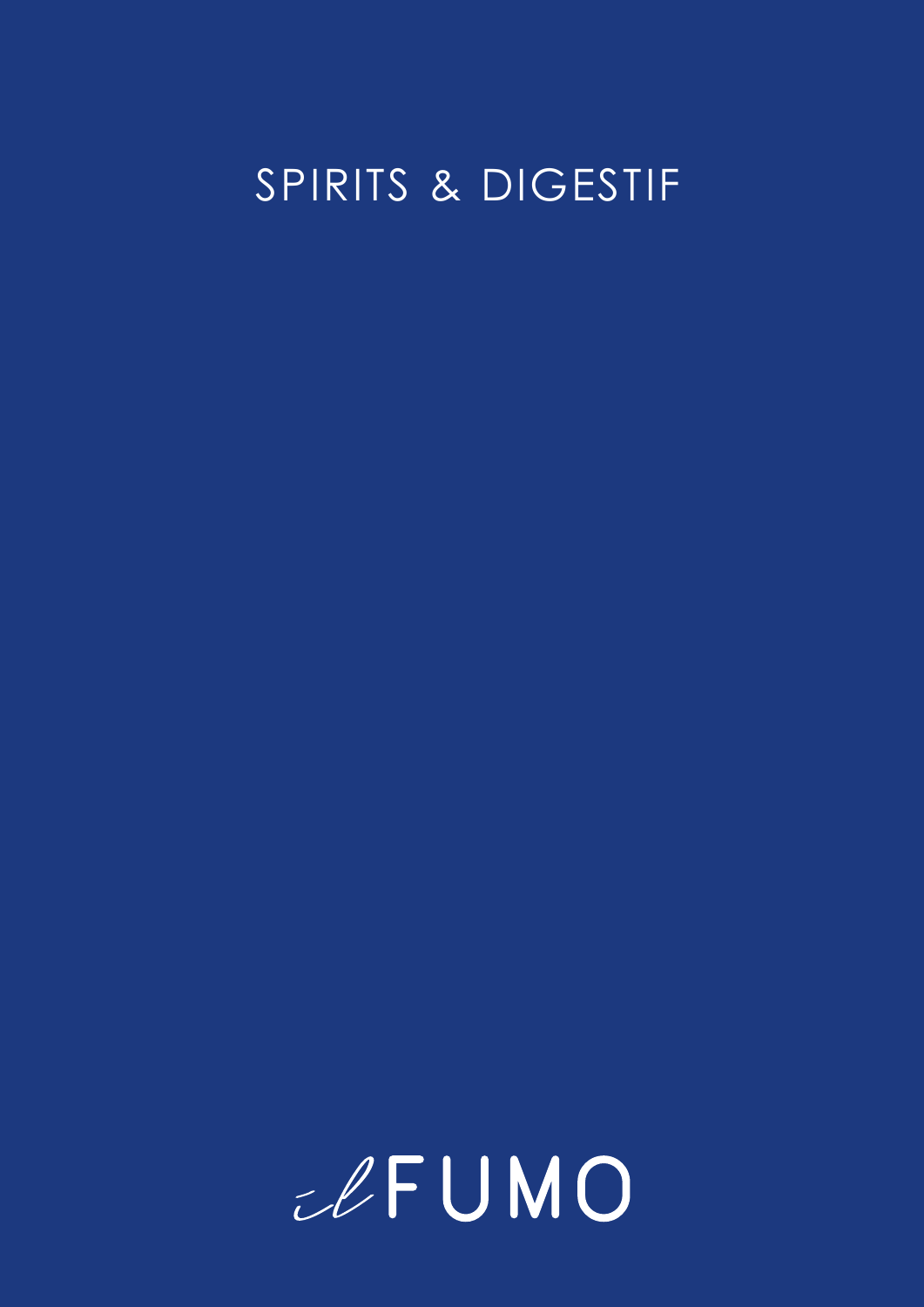To wash down one's meal, to accompany that Cuban cigar of yours, or to act as a last point of conversation before you and your loved ones depart separate ways,

May we amuse you with our range of digestifs, Scotch and other whiskies sourced the world over for your nightcap.

Enjoy, and until next time...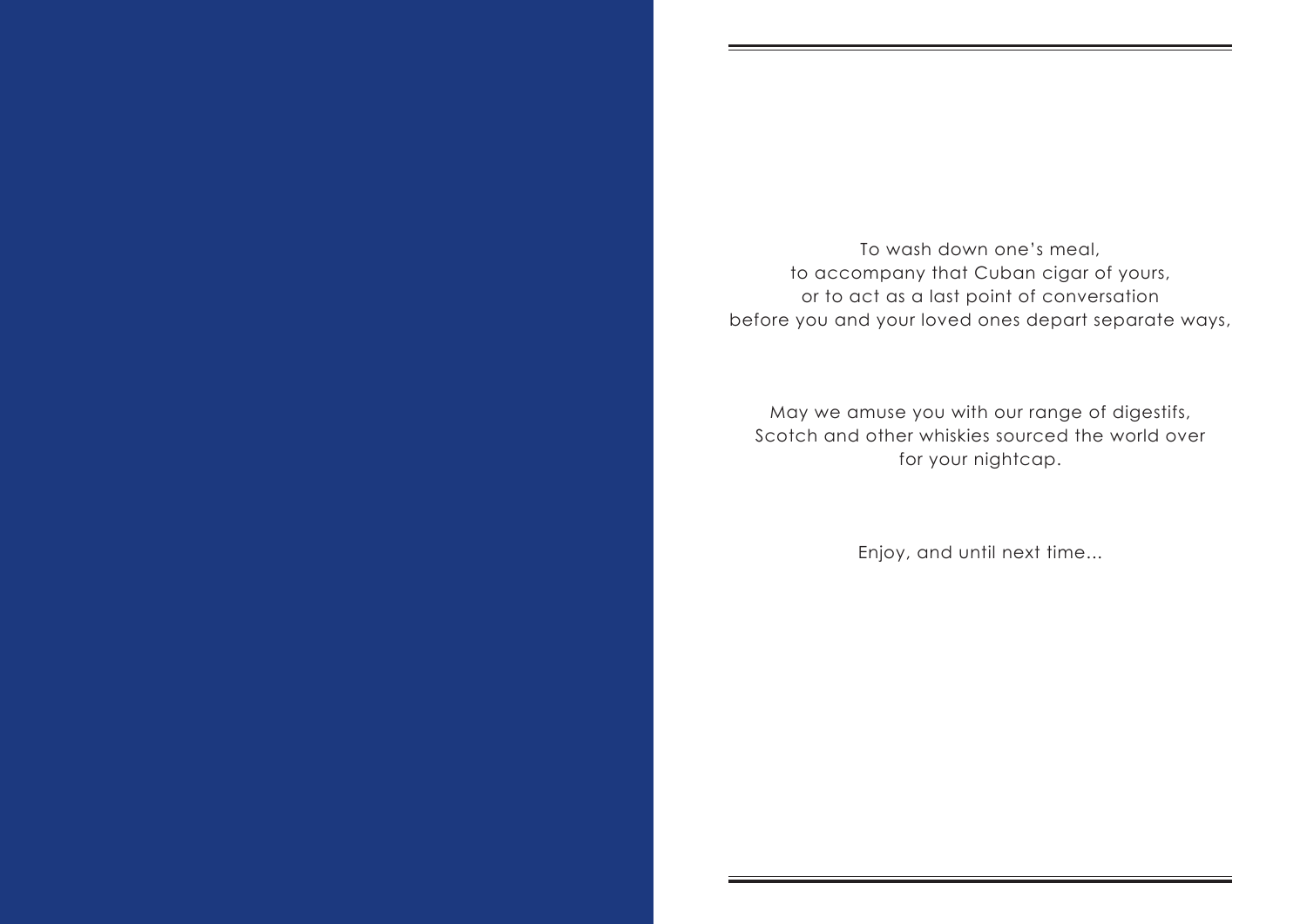### APERITIF

# VODKA

# GIN

### RUM

# COGNAC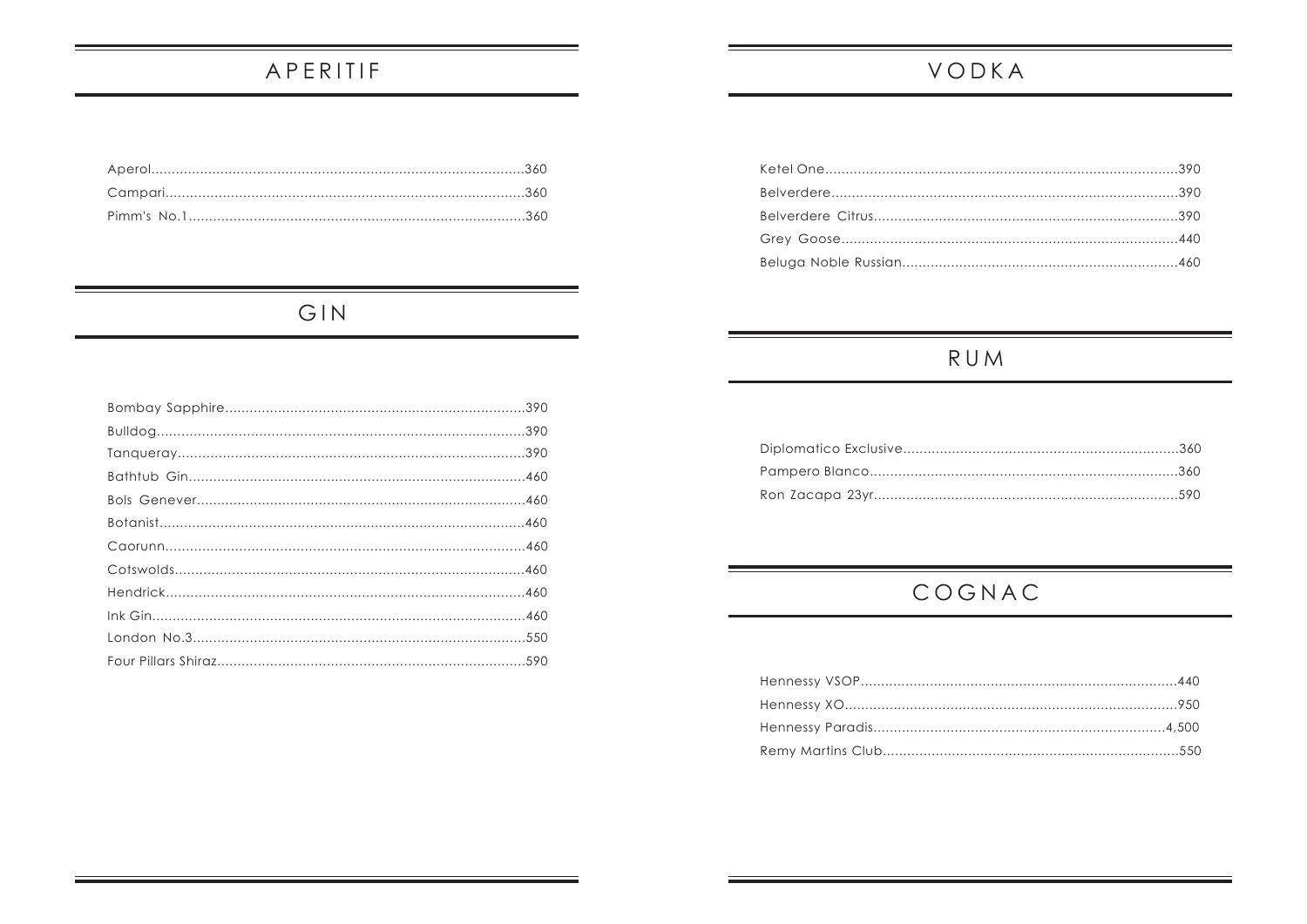# SINGLE MALT & SCOTCH

| Cao ila 2002 (bottled 2014) - Distillers Edition590 |  |
|-----------------------------------------------------|--|
|                                                     |  |
|                                                     |  |
|                                                     |  |
|                                                     |  |
|                                                     |  |
|                                                     |  |
|                                                     |  |
|                                                     |  |
|                                                     |  |
|                                                     |  |
|                                                     |  |
|                                                     |  |
|                                                     |  |
|                                                     |  |
|                                                     |  |
|                                                     |  |
|                                                     |  |
|                                                     |  |
|                                                     |  |
|                                                     |  |

# AMERICAN & OTHERS

### TEQUILA